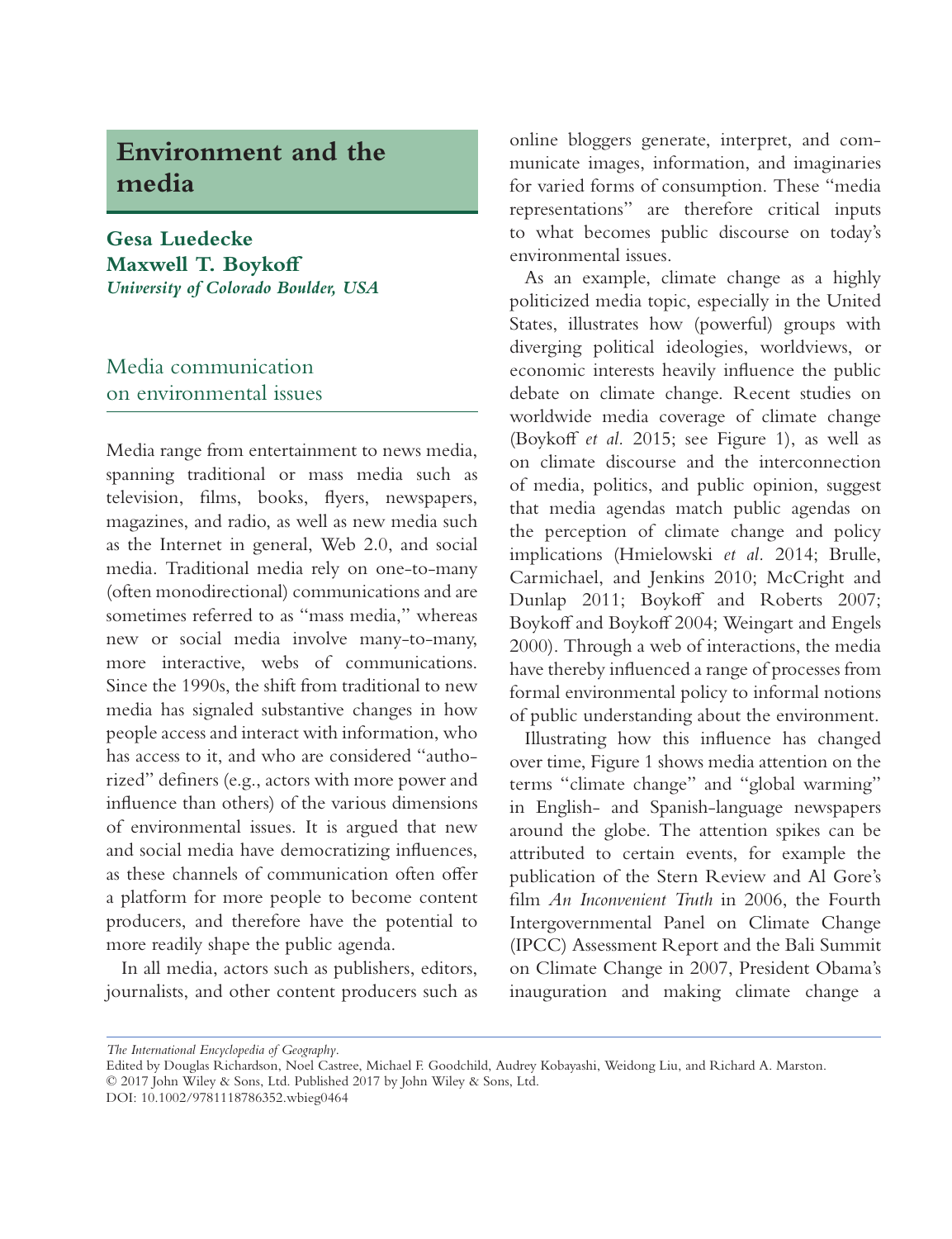

**Figure 1** World newspaper coverage of climate change or global warming in 50 newspapers across 25 countries and six continents, 2004–2015 (Boykoff *et al.* 2015; reproduced from Center for Science and Technology Policy Research International Collective on Environment, Culture & Politics).

political issue, the Climate Change Conference in Copenhagen in December 2009, and the United States–China joint announcement on climate change and green energy cooperation by the end of 2014. However, the figure also shows that the Fifth IPCC Assessment Report, published in 2014, had lower media visibility and public attention compared to the Fourth IPCC Report, although it provides better knowledge on the causes and effects and on the predictions of climate change in the future (Fernández-Reyes, Piñuel-Raigada, and Vicente-Mariño 2015).

### Media coverage and journalistic norms

Mass media follow ethical codes of pursuing fair, accurate and objective journalistic work. These codes, mainly referred to as *professional norms*, consider journalism as a platform for an open and transparent discourse between different sectors of society. In this context, media strive for independence, truth, and accuracy in coverage (ASNE 2002), which are reflected in similar values and attitudes toward their professional work (Bennett 1996). However, these ethical codes or norms can also be considered as *styles of storytelling* that focus on how these rules critically shape media content and become an inherent part of communication (Boykoff and Boykoff 2007), also known as "news values" (Galtung and Ruge 1965). In this context, journalists follow the newsworthiness of a message according to a set of criteria such as familiarity, negativity, meaningfulness, unexpectedness, personalization, conflict, and others. Galtung and Ruge call these criteria the "conditions for news," which turn facts or events into media messages. These norms also intersect with the journalistic norm of balance, that is, the common practice of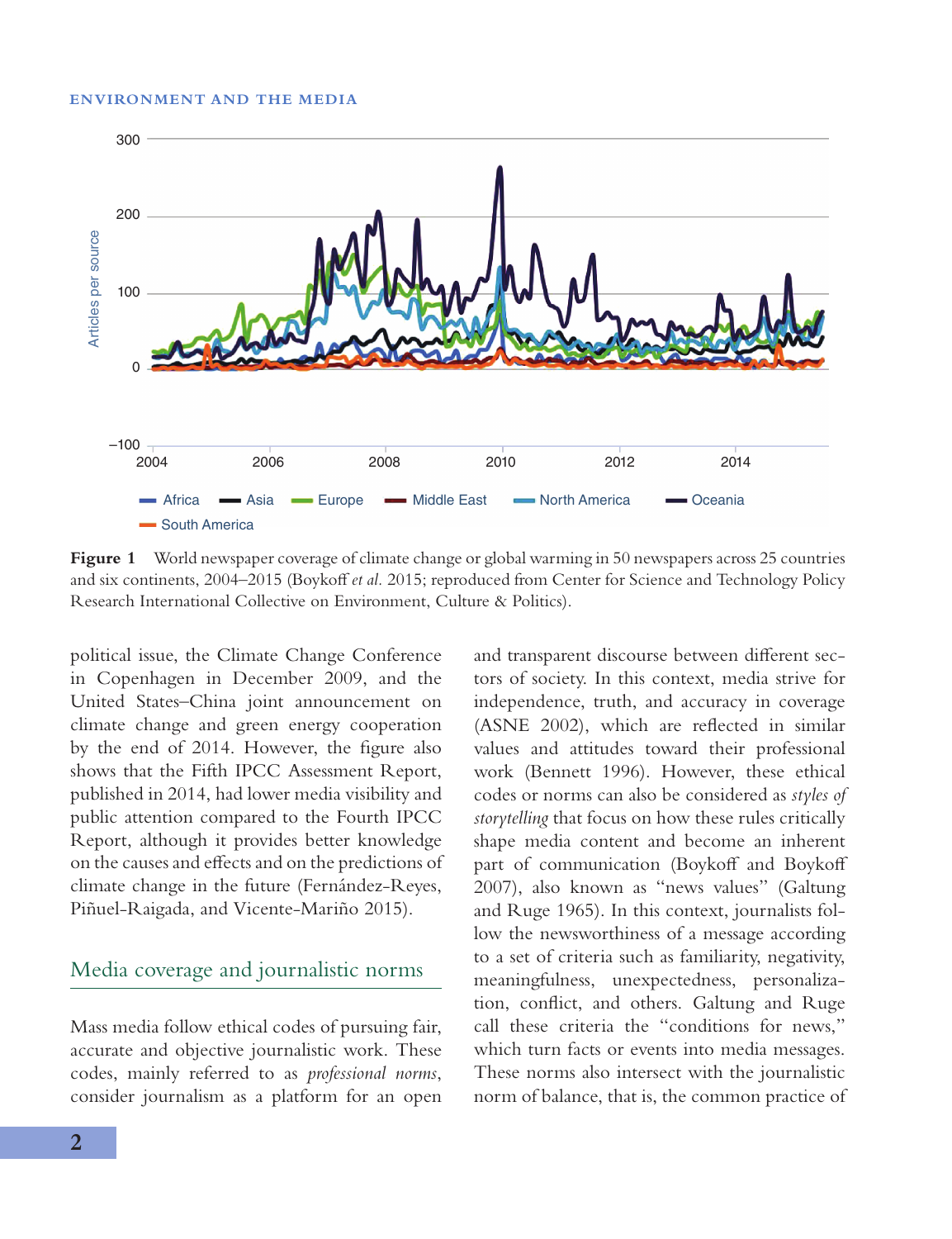providing both sides of any dispute with roughly equal attention (Boykoff and Boykoff 2004). This is an activity that often appears to fulfill pursuits of objectivity (mainly prevalent among US media). In coverage of complex issues such as stem cell research, nuclear power, or genetic engineering, balance can provide a validity check for reporters who are on deadline and do not have time nor scientific understanding to verify the legitimacy of various truth claims about the issue (Dunwoody and Peters 1992).

Media coverage is also informed by authorityorder bias, where journalists tend to rely more heavily on authoritative, legitimate, and official sources. While in some cases these authorities step in to restore order, at other times they serve to increase political concern.

Media interventions seek to enhance understanding of complex and dynamic human– environment interactions such as climate change. However, the characteristics of such interactions often run contrary to journalistic norms and values like personalization or novelty. As a result, vague and decontextualized reporting confuses rather than clarifies understanding and engagement on environmental issues. The *New York Times* journalist Andrew Revkin (2007) has referred to reporting without context as "whiplash journalism." Context helps sort out marginalized views from counterclaims worthy of consideration on various aspects of environmental issues.

## Values and ideological influences on media messages

As scientific understanding improves, it often unearths new and more questions to be answered (Sarewitz 2004). What seems like a simple process to define what constitute "environmental problems" is actually influenced by priorities, ideologies, experiences, and perspectives. In other words, anytime the biophysical is captured and categorized, it undergoes varying degrees of interpretation, as influenced by power and scale via temporal and spatial contexts. The media play an inherent role in representing certain interpretations of the biosphere.

For example, in the case of climate change, media coverage of environmental issues is thus not a simple collection of news articles and clips produced by journalists; rather, media coverage signifies *key frames* derived through complex and nonlinear relationships between scientists, policy actors, and the public that is often mediated by journalists' news stories (Trumbo 1996). These frames emerge in media representations regarding a certain issue to make it "more salient in a communicating text, in such a way as to promote a particular problem definition" (Entman 1993, 52). Asymmetrical influences also feed back into these social relationships and further shape emergent frames of "news," knowledge, and discourse. For example, frames regarding climate change coverage in the media can be associated with different actors by emphazising problems and causes (scientists) or judgments and remedies (politicians). The number of scientists in the media as news sources may decline "as the issue becomes increasingly politicized" (Trumbo 1996, 269). As another example, *positivist* approaches work to understand and interpret already existing social reality; meanwhile, *constructivist* positions emphasize interrogations regarding how power and scale construct, reflect, and reveal varied and complex phenomena such as language, knowledge, and discourse (Forsyth 2003). With these varied approaches into the complex and nonlinear interactions shaping public perceptions of environmental issues, geographical research has converged on the notion that media representations and its framings are not simply translations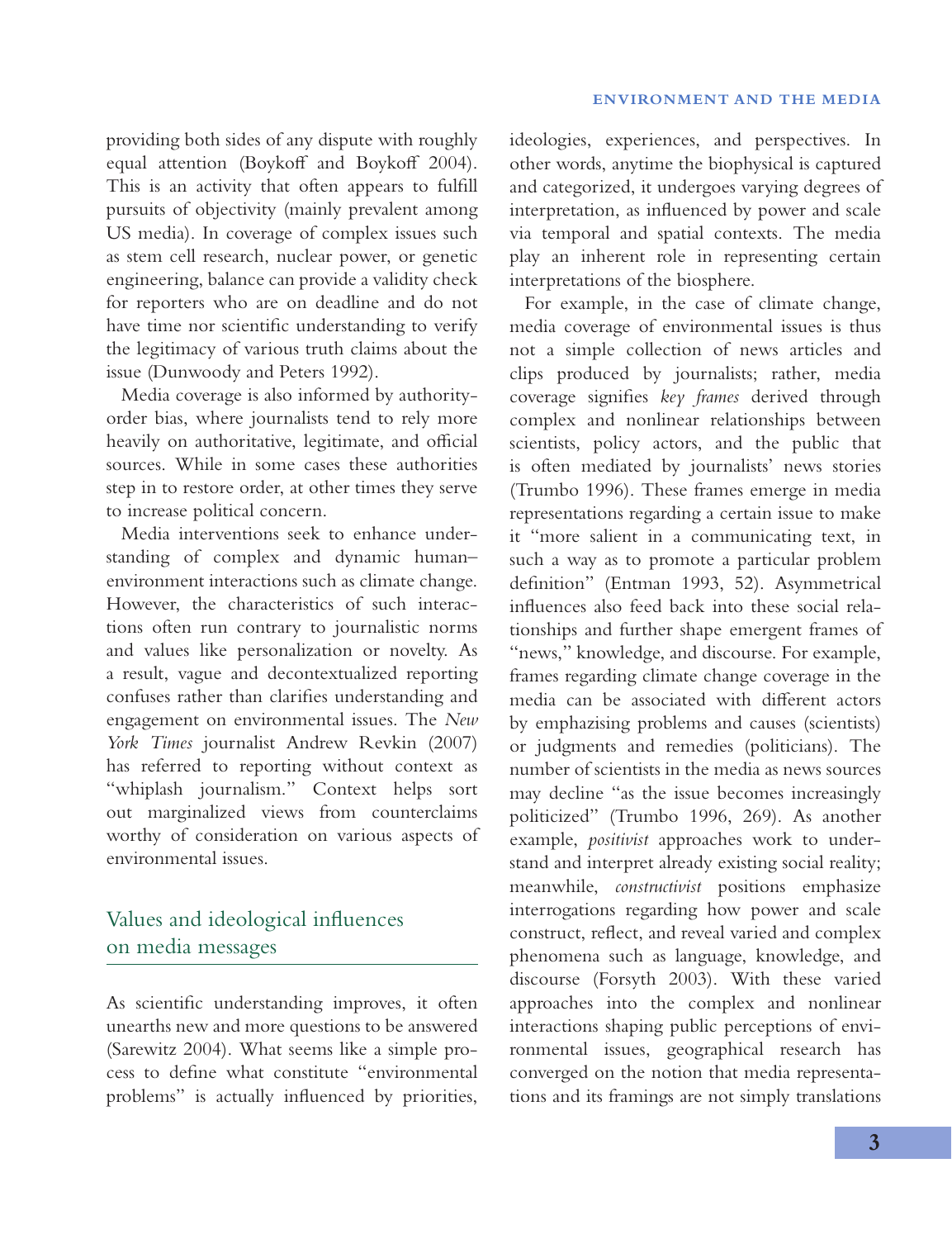

**Figure 2** This schematic shows the distribution of relevant expert agreements and disagreements on climate science and governance issues (over time from left to right). The curve illustrates the relative strength/weakness of agreement or disagreement. The figure is adapted from Boykoff (2011) and comments by *New York Times* journalist Andrew Revkin at an annual Society of Environmental Journalists meeting.

of the "truth." This becomes even more evident in the context of climate change and its polarized perception between different societal groups. Taking climate change as an example of a key environmental issue, Figure 2 shows facets of science and environment, where agreement is strong and others where there is disagreement.

Consider panel (a): "Humans contribute to climate change." Over the past decades, reports and findings have increasingly signaled a broad scientific consensus – despite lingering uncertainties regarding the *extent* of attribution – that human activity has significantly driven climate changes in the past two centuries, and that climate change since the Industrial Revolution has not been merely the result of natural fluctuations. In other words, detection (of climate change) and attribution (to human activities) research has improved significantly. Noting this improved understanding, the United Nations' IPCC has articulated this evidence-based view through multiple assessments of emergent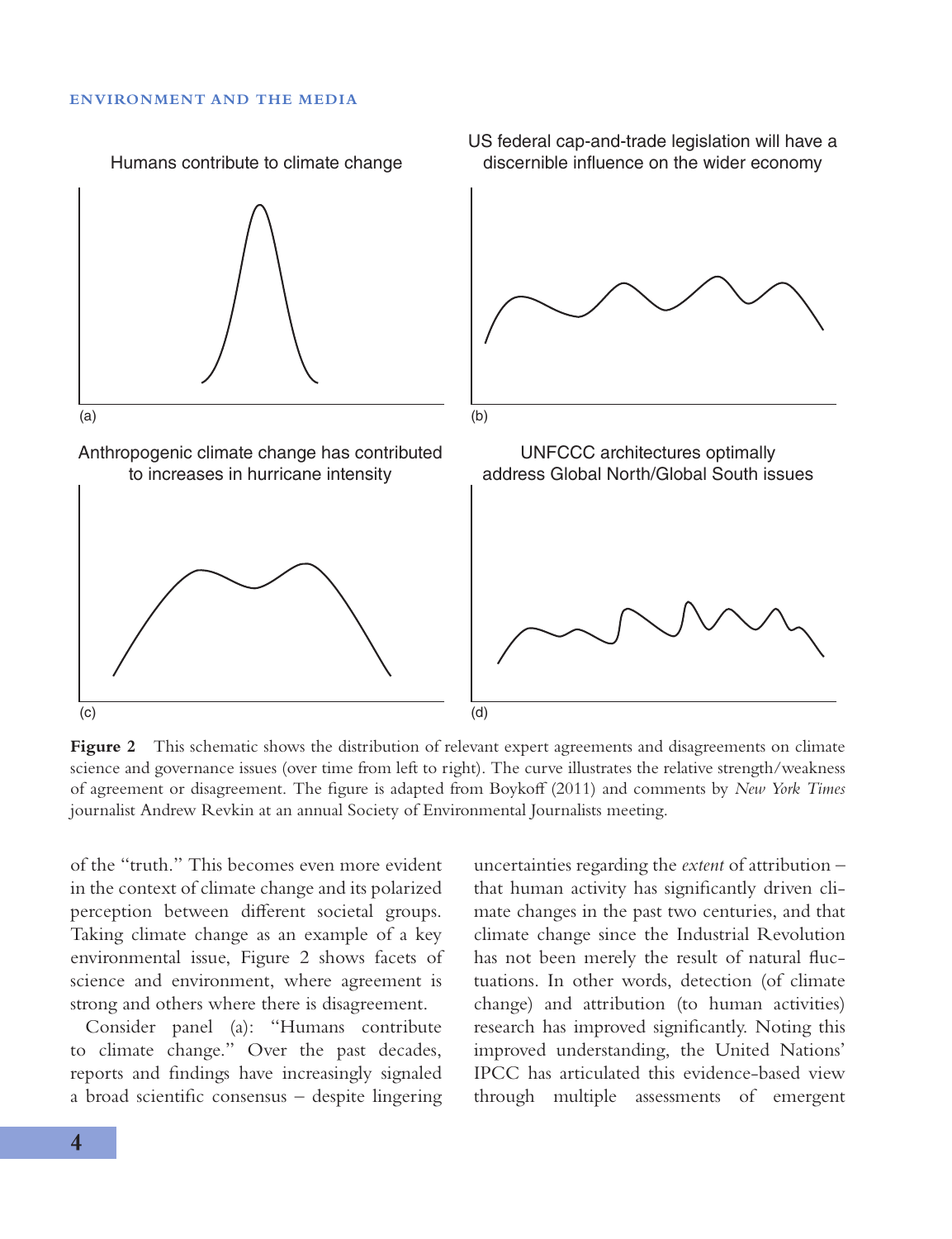peer-reviewed climate research and many stages of consensus-driven processes. The steady flow of IPCC reports since the 1990s has represented "critical discourse moments" (Carvalho 2005) that describe happenings within an established discourse (e.g., on climate change) that may challenge the dominant and established positions on the topic. Those critical discourse moments have solidified a narrative of consensus, supported too by similar declarations from national science academies and other scientific groups over time. Despite this convergence, when mass media report on this issue, excessive attention can be paid to the tails in this schematic: outlier viewpoints at the ends of the distribution, rather than those under the bell curve that converge on agreement, have actually been found to have received amplified attention in media representations in particular country contexts such as the United States and United Kingdom (Boykoff 2011).

Panel (b) considers relevant expert-based views on the statement that "US federal cap-and-trade legislation will have a discernible influence on the wider economy." As shown, a more flat and wavy line most accurately depicts the relative strength of agreement from "positive effect" through "no effect" to "devastating effect" (in schematic from left to right). In other words, panel (b) shows that there are a variety of legitimately divergent views on the potential effects that the implementation of cap-and-trade legislation may have on the wider US economy. Panels (c) and (d) illustrate further climate science and governance questions that have a range of perspectives, views, and opinions. The bimodal distribution of panel (c) captures that the relevant expert community working on questions of links between hurricane intensity and anthropogenic climate change may cluster around two peaks of consensus rather than one; that is, this represents what can at times be an issue where there are two convergent and rival explanations for an issue, within legitimate expert communities of researchers.

Overall, broad-brush treatment by mass media can then both privilege marginal views as legitimate, by giving them media coverage although they lie far from the main consensus (see panel (a), and unduly dismiss legitimate claims where consensus is less strong (exemplified by panels (b) and (d)). Numerous factors – within the issues themselves, as well as external contextual factors – contribute to the changing shape of these distributions over time.

This shows that fair, accurate, and precise media portrayals of environmental issues become even more perennial, central, and fundamental challenges. By more accurately, precisely, and fairly portraying the contours of the varied aspects of environmental change, understanding, meaning, and potential public engagement have greater opportunities to succeed.

# Media and cultural politics of the environment

Media and environment interactions – from processes to effects – are usefully situated in a wider cultural politics of the environment. Cultural politics refer to processes involving how meaning is constructed and negotiated across space and place. This involves not only the representations and messages that are present in media discussions but also those that are absent. These discussions then shape how members of the public perceive possible actions and social practices at the human–environment interface. In other words, media frames influence the ways that the environment is perceived and discussed and how the public then view environmental issues, from formulations of what are "problems" to considerations of potential, feasible, or desirable ways to alleviate problems (sometimes referred to as "solutions"). These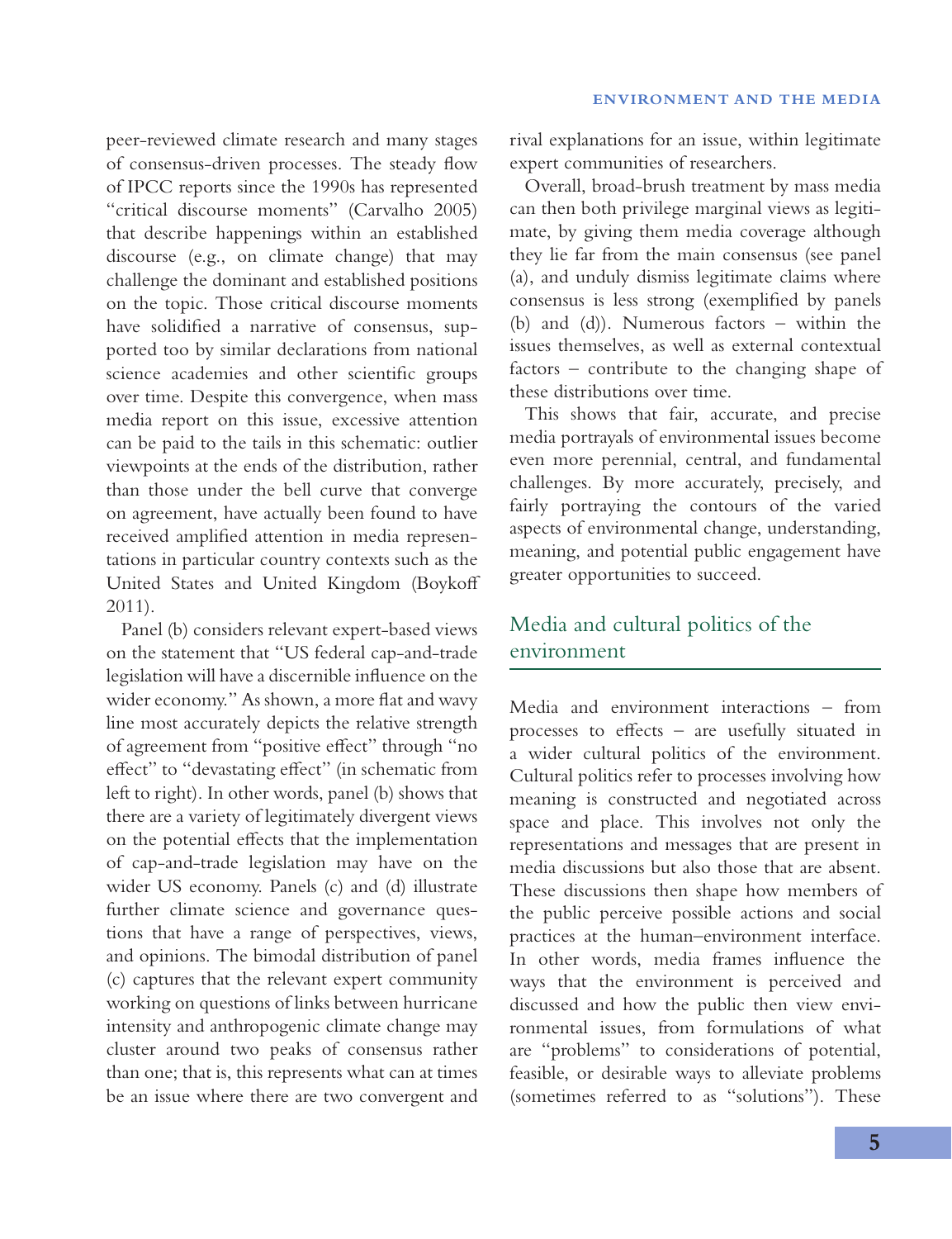elements are also inextricably shaped by ongoing environmental processes themselves.

Mass media representations arise through large-scale (or *macro*) relations, such as decisionmaking in a capitalist or state-controlled political economy, and individual-level (or *micro*) processes such as everyday journalistic practices. Whether media are state-run or corporate-run shapes media coverage differently in countries and contexts around the world. While the main principle of democratic news production has been that media organizations then serve as a check on the state, in practice, corporate-controlled media have been argued to have acted systematically in the service of state power (Curran 2002).

For example, in the United States, Fox News (owned by Rupert Murdoch's News Corporation) was seen to have inordinate power over the Republican primary elections leading up to the 2016 presidential election to succeed Barack Obama. While over 17 candidates declared that they were running for the Republican nomination at the time of the first televised debate, Fox News declared that only 10 candidates were going to be able to participate in the first Fox-televised debate. Consequently, candidates were held hostage to Fox's power to determine the rules of selection of candidates to participate in this high-profile event. Meanwhile, billionaire brothers Charles and David Koch – who own Koch Industries, a conglomerate of oil and gas interests – budgeted to contribute nearly \$900 million to candidate coffers and effectively influence the overall 2016 election, in which this episode took place. In this context, the Koch brothers have been prominent climate contrarians, calling into question the wisdom of regulatory interventions to address twenty-first-century climate changes as well as whether humans contribute to climate change at all, and their moneyed influence has particularly tilted the US Republican Party

away from broad scientific evidence as well as public opinion on the subject of climate change. Together, Fox News' and the Koch brothers' influence has meant that candidates vying for the Republican nomination and eventually the US presidency may act in the service of corporate and corporate-controlled media power in order to meet their objectives. As such, productive public discourse on climate change – via media and elsewhere – suffers.

Over time, numerous researchers have explored how economic pressures and ownership structures have impacted news production (Carvalho 2005). Environmental journalism around the world is fraught with capacity challenges (in terms of time, personnel, and financial resources) to collectively cover complex and dynamic stories at the human–environment interface. Journalists, producers, and editors striving for fair and accurate reporting get swamped by these large-scale (*macro*) political economic pressures. Decreased mass media budgets for investigative journalism have adversely affected the communication of scientific information in that complex scientific material has often been oversimplified in media reports. Moreover, critical environmental issues have failed to garner coverage at all. In the name of efficiency, many reporters have increasingly covered a vast range of topics (called "beats") under tighter deadlines, making it as difficult as ever to satisfactorily portray the complexities of environmental issues amid numerous demands. Moreover, content producers in publishing organizations that have withstood newsroom cuts and shortfalls have faced increased competition from other information platforms, especially from social media (video, audio, and text, along with blogs, Twitter, Facebook, Instagram, YouTube postings, etc.).

These numerous political economic challenges have damaged communication of environmental issues. For example, in many places in the Global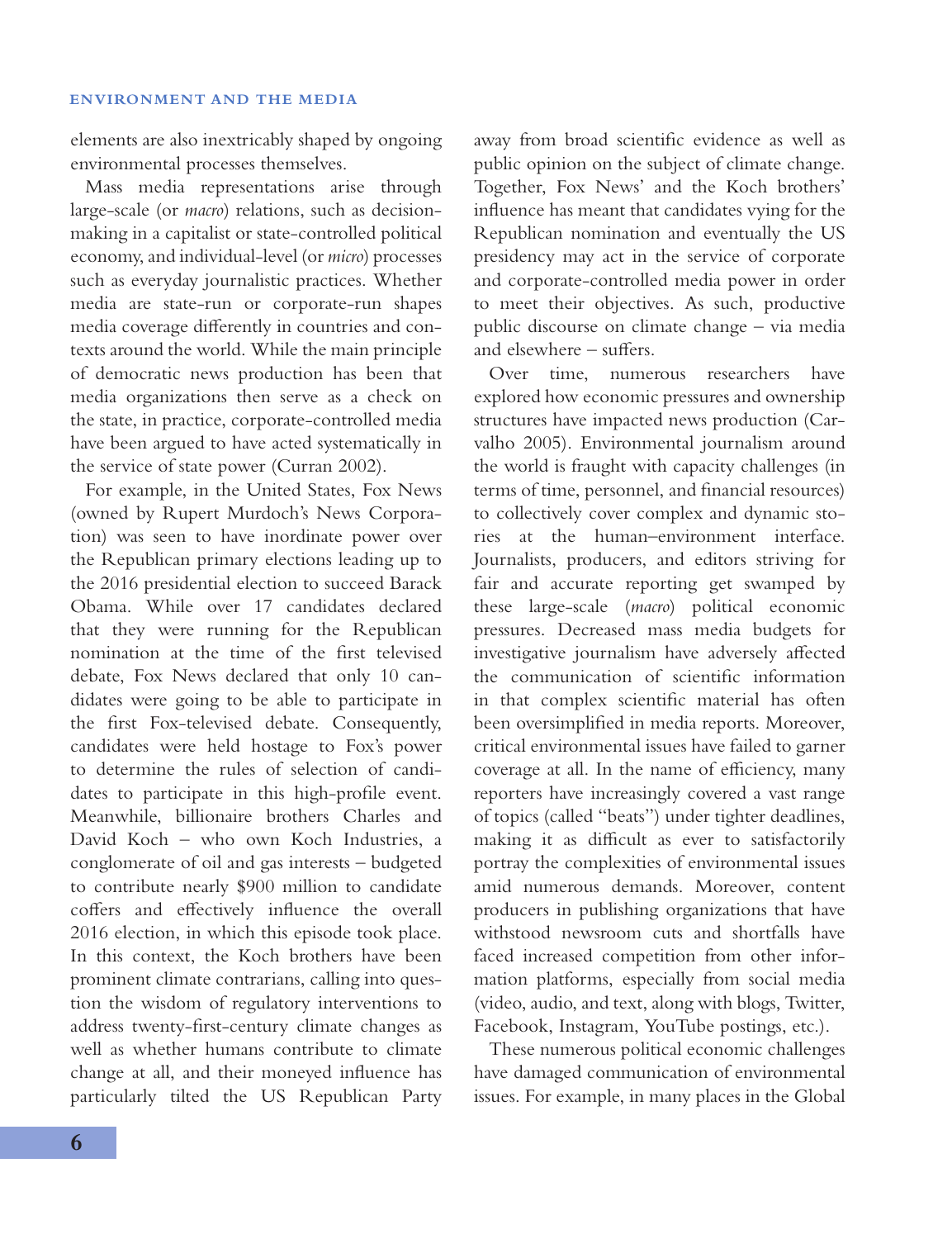South, journalists often lack the capacity and training to cover the intricacies of environmental science, politics, and governance, as well as access to clear, timely, and understandable environment-related resources.

Other individual-scale (micro) factors include the mobilization and deployment of journalistic norms. The tendency to personalize stories means that coverage focuses on individual claims-makers and sensationalized stories, often subsuming deeper structural or institutional analyses. This connects to dramatization, where coverage of dramatic events tends to downplay more comprehensive analysis of the enduring problems, in favor of covering the surface-level movements. Novelty is important. Commonly, journalists mention the need for a novel "news hook" in order to translate an event into a story. These "new" things are actually novel ways of portraying or depicting already existing things, in the context of ongoing storylines and historicized or pre-existing norms and pressures. In tandem, journalistic valuations of drama, personalities, and novelty can serve to trivialize news content, as it can also lead to the blocking out of news that does not hold an immediate sense of excitement or controversy. However, pursuing these norms is not necessarily linked to reduced coverage.

An example of a dramatic, personalized, and novel event that generated tremendous news coverage is Hurricane Sandy, which struck the East Coast of the United States in late October 2012. Despite scientific uncertainty regarding links between hurricane intensity and anthropogenic climate change (see Figure 2), the event nonetheless spurred coverage focused on conflict and debate, and political actors as well as journalists pointed out that more has to be done in terms of disaster risk reduction, climate mitigation, and adaptation (Eilperin 2005).

In summary, media practices powerfully shape and negotiate meaning, influencing how citizens

make sense of and value the world. Media representations thereby bridge different ways of knowing about the environment, and often mediate public perceptions, attitudes, perspectives, and behaviors related to environmental issues. This can have far-reaching consequences in terms of ongoing environmental scientific inquiry as well as policymaker perceptions, understanding, and potential decision-making. Media representations are at the same time shaped by framings, journalistic norms, and cultural politics of media economy that are inextricably linked with each other.

Going forward, the stronger convergence of traditional and new media means that we should rethink how or if media can still be considered as the democracy watchdog in times of digital turmoil. Climate change as a media topic has so far vividly illustrated how polarizing opinions from traditional media, and increasingly from new media beyond professional journalism, influence public perception and the agenda on the issue. It will therefore become more crucial for geographical research to consider and analyze future roles that various claims-makers have in the creation, maintenance, or silencing of discussions of environmental issues.

**SEE ALSO:** Environmental governance; Environmental issues and public understanding; Environmental management; Environmental policy; Environmental science; Political ecology

### References

ASNE (American Society of Newspaper Editors). 2002. "Statement of Principles." http://asne. org/content.asp?pl=24&sl=171&contentid=171 (accessed May 10, 2016).